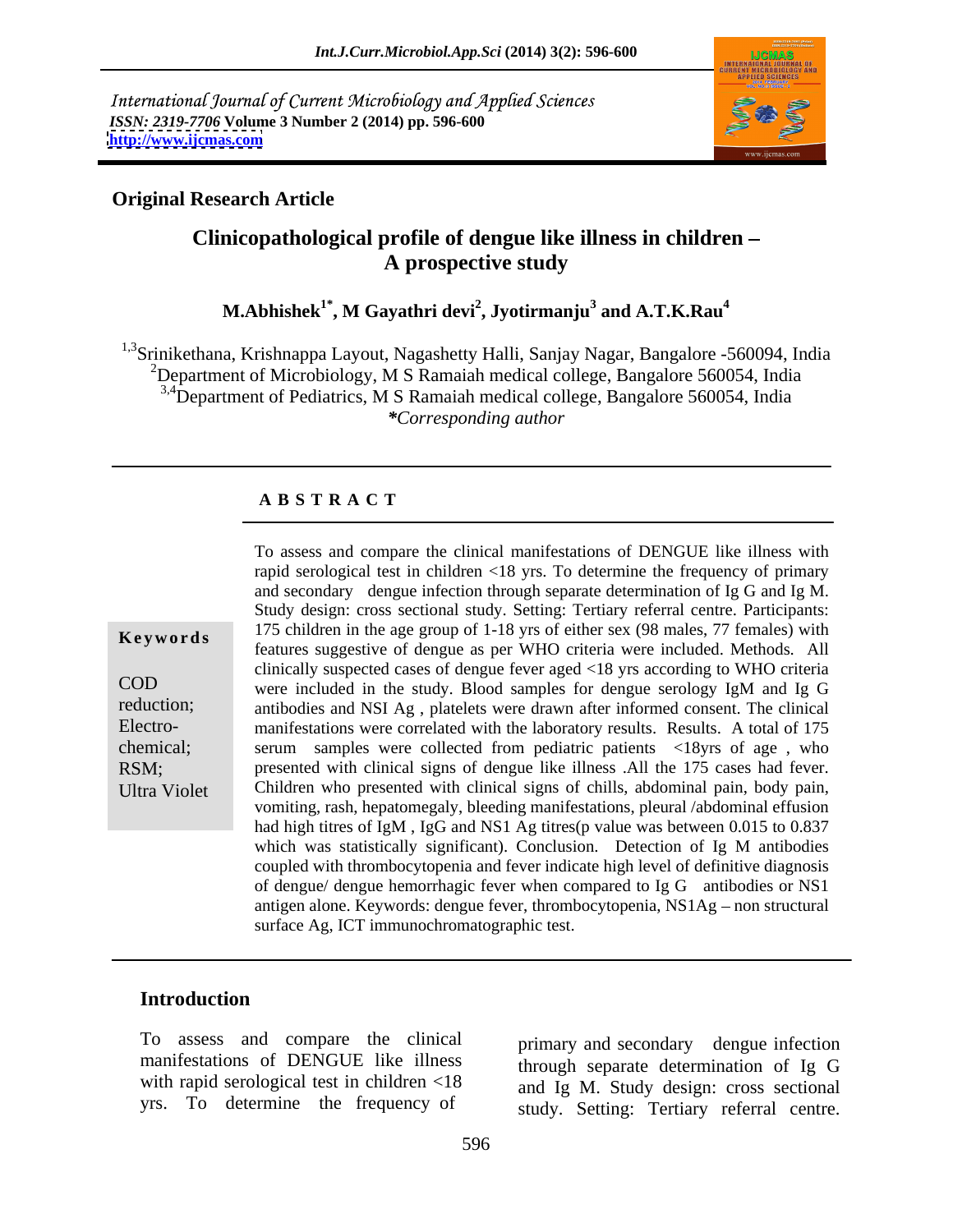Participants: 175 children in the age group All clinically suspected cases of dengue of 1-18 yrs of either sex (98 males, 77 fever aged <18 yrs according to WHO females) with features suggestive of criteria were included in the study. Age dengue as per WHO criteria were >18yrs and Patients with slide positive included. Methods. All clinically malaria or ICT positivity for malaria, suspected cases of dengue fever aged <18 yrs according to WHO criteria were included in the study. Blood samples for excluded. Patients demographic dengue serology IgM and Ig G antibodies and NSI Ag , platelets were drawn after informed consent. The clinical dengue serology (IgG , IgM) ,NS1 Ag, manifestations were correlated with the platelets were drawn after informed laboratory results. Results. A total of 175 consent. The clinical manifestations were serum samples were collected from correlated with the laboratory results. pediatric patients <18yrs of age , who presented with clinical signs of dengue like illness .All the 175 cases had fever. Children who presented with clinical signs of chills, abdominal pain, body pain, vomiting, rash, hepatomegaly, bleeding This device is based on the manifestations, pleural /abdominal immunochromatographic principle (ICT) effusion had high titres of IgM , IgG and NS1 Ag titres(p value was between 0.015 dengue NS1 antigen and IgG/M antibody. to 0.837 which was statistically Positive samples produce a pink line both significant). Conclusion. Detection of Ig in test and control position. Negative M antibodies coupled with samples produce a pink line only at the thrombocytopenia and fever indicate high control position . The assay is performed level of definitive diagnosis of dengue/ according to the manufacturer's guidelines dengue hemorrhagic fever when compared and results are recorded. A positive control to Ig G antibodies or NS1 antigen alone. Keywords: dengue fever, thrombocytopenia, NS1Ag – non **Rationale for sample size** structural surface Ag, ICT

hospital with dengue like illness were

Study design : cross sectional study.<br>Sample size :175 Sample size :175 setting : tertiary care hospital

urinary tract infection, enteric fever, liver abscess and pneumonitis are excluded.Patients demographic characteristics were collected in a predesigned proforma. Blood samples for correlated with the laboratory results.

### **Instrument used**

### SD BIOLINE dengue duo cassette.

This device is based on the that allows simultaneous detection of dengue NS1 antigen and IgG/M antibody. will be tested for quality control.

# **Rationale for sample size**

immunochromatographic test. Clinically suspected dengue fever cases **Materials and Methods** detection of antigen and or antibody by Source of data collection. serum samples Considering the above diagnostic from patients <18 yrs presenting to the accuracy and keeping the absolute tested for NS1 antigen, Ig G, , Ig M dengue antibodies. that nearly 175 clinically suspected dengue (80%) are likely to be confirmed by immunochromatographic test ICT [8]. Considering the above diagnostic precision of  $+6$  and with a desired confidence interval of 95% it is estimated fever cases need to be studied to achieve the objectives of the study.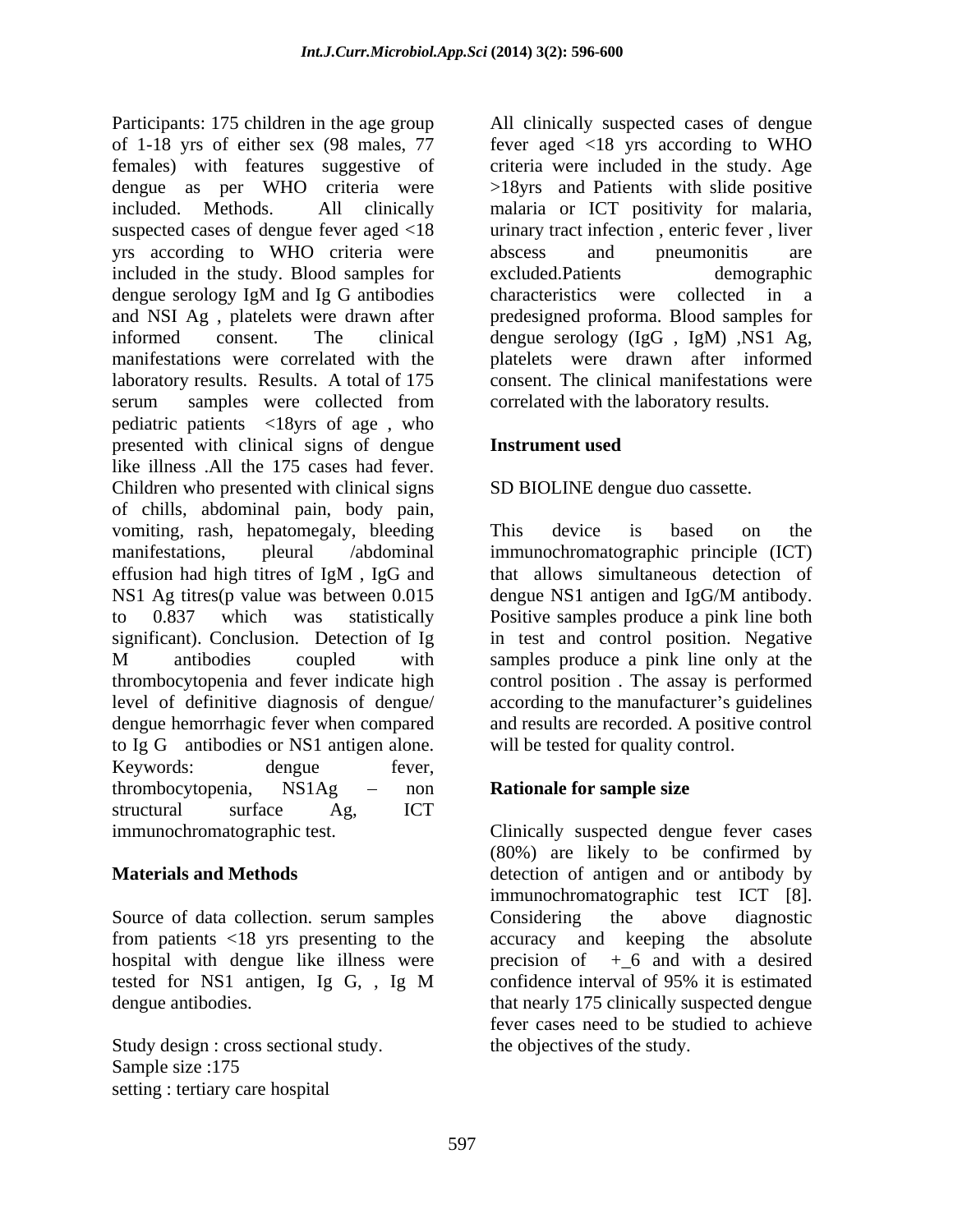Quantitative data was summarized in There were 85 cases (45%) where in IgM assessed through chi square test of

A total of 175 sera samples were collected secondary infection. In secondary from pediatric patients less than18yrs of age , who presented with clinical signs of dengue like illness. Among them , 77 were

All the 175 cases had fever, hence the p that were produced during primary body pain, vomiting, rash, hepatomegaly, /abdominal effusion were found to be been identified as a useful early serum

morbidity and mortality associated with dengue fever. In the present study the titres IgM, IgG and NS1 correlated well value -0.000) hence it suggests that, IgM is the samples analyzed were from patients effusion, hepatomegaly, bleeding antibody appears quite early in the course

**Statistical analysis** of illness (Fry et al., 2011).

terms of mean and standard deviation. and IgG titres were both elevated. These Qualitative data expressed as percentages. were the cases which were clinically sick Association of NS1 Ag, IgM, IgG with and unstable (hypotension) and required various clinical manifestations were longer ICU monitoring. These cases had significance. P<=0.05 was taken for of fever, pain abdomen, thrombocytopenia statistical significance. which correlated well with dengue **Results and Discussion** fact that since IgG and Ig M titres both females and 98 were males. M:F ratio primary infection. During the secondary (1:0.78). infection, there is an exaggerated immune value for NS1Ag was not applicable. The infection. Clinically it results in a leak p value for NS1 Ag in patients with syndrome where in the plasma leaks in to clinical signs of chills, abdominal pain, the free spaces of the body(pleural space/ bleeding manifestations, pleural Dengue non structural protein 1 (NS1)has between 0.015 to 0.837 which was marker for primary and secondary dengue statistically significant. infections and is typically present between A rapid and accurate method for diagnosis signs with a peak from days 3-5 (Fry et of dengue fever is important both for the al., 2011) . Thus detection of NS1 antigen clinician and the patient to reduce the would be a promising test to diagnose of illness (Fry et al., 2011).<br>There were 85 cases (45%) where in IgM severe clinical manifestations in the form serology .The reason for this could be the fact that since IgG and Ig M titres both were elevated, they were suffering from secondary infection. In secondary infections the strain of the virus which causes the second infection is different from the strain which has caused the response due to the presence of antibodies that were produced during primary abdomen) causing hypotension and shock. been identified as a useful early serum days one to nine after the onset of clinical in its early febrile illness (Shrivatsava et al., 2011).

with the various clinical manifestations. (p and However in the present study detection of value, IgM, IgG and NS1 were NS1 antigen alone without considering the 0.000,0.699 and 0.027 respectively). IgM antibody status(IgM /IgG) could not be titres were positive in all the 175 cases, (p taken as positive for the diagnosis of the most specific marker for rapid The correlation of results of NS1 Ag with diagnosis when compared to Ig G and NS1 the clinical signs (i.e., fever, chills , antigen. The reason for this could be that vomiting , body pain, abdominal pain, with history of 3-7 days of fever and IgM in the present study are presented in the antibody status(IgM /IgG) could not be dengue like illness in pediatric age group. effusion , hepatomegaly, bleeding in the present study are presented in the table 1.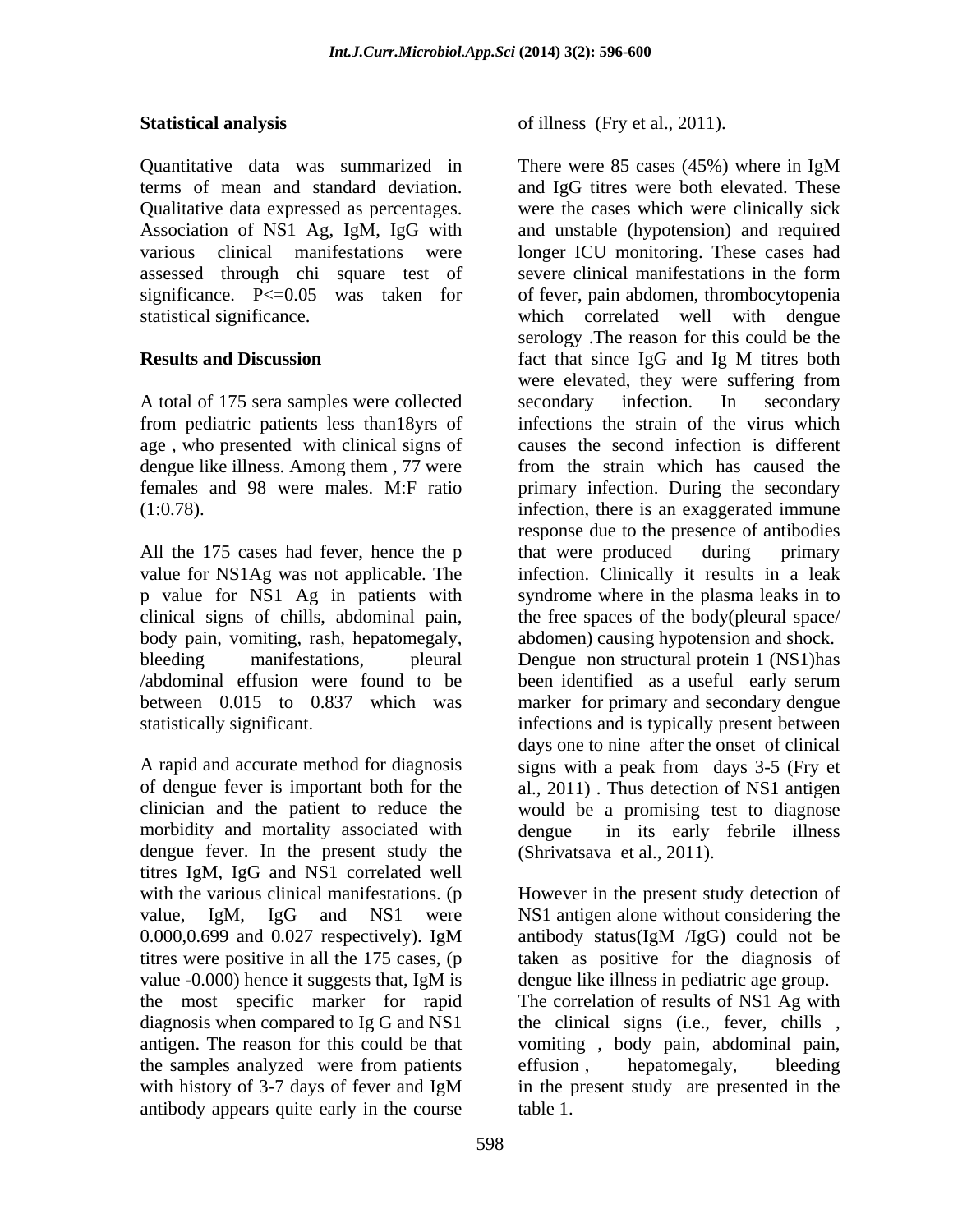| Clinical                          | NS1 Antigen    |         |           |         |                |                   |                |
|-----------------------------------|----------------|---------|-----------|---------|----------------|-------------------|----------------|
| manifestations                    | Positive       |         | Negative  |         | Total          |                   | P value        |
|                                   | N              | Percent | ${\bf N}$ | Percent | $\overline{N}$ | Percent           |                |
| 1. Fever                          | 13             | 7.4     | 162       | 92.6    | 175            | 100               | Not            |
|                                   |                |         |           |         |                |                   |                |
|                                   |                |         |           |         |                |                   | applica<br>ble |
| 2. Chills present                 | $\overline{4}$ | 3.7     |           | 13.6    | 13             | 7.4               | 0.015          |
| absent                            | 105            | 96.3    | 57        | 86.4    | 162            | 92.6              |                |
| total                             | 109            |         | 66        |         | 175            |                   |                |
| $\overline{3.}$ Vomiting +present | $\overline{a}$ | 7.1     | 92        | 92.9    | 99             | 100               | 0.837          |
| Absent                            | - 6            | 7.9     | 70        | 92.1    | 76             | 100               |                |
| Total                             | 13             |         | 162       |         | 175            |                   |                |
| 4.Rash present+                   | $\overline{4}$ | 20      | 16        | 80      | 20             | 100               | 0.023          |
| Absent                            | $\overline{9}$ | 5.8     | 146       | 94.2    | 155            | 100               |                |
| total                             | 13             |         | 166       |         | 175            |                   |                |
|                                   |                |         |           |         |                |                   |                |
| 5.Body_Pain Present               |                | 6.1     | 46        | 93.9    | 49             | 100               | 0.681          |
| Absent                            | 10             | 7.9     | 116       | 92.1    | 126            | 100               |                |
| Total                             | 13             |         | 166       |         | 175            |                   |                |
| 7.Bleeding_manifestatio           |                |         |           |         |                |                   |                |
| n present                         |                | 16.7    |           | 83.3    | 6              | $\frac{100}{100}$ | 0.380          |
| Absent                            | 12             | 7.1     | 157       | 92.9    | 169            |                   |                |
| Total                             | 13             |         | 162       |         | 175            |                   |                |
| 8. Hepatomegaly Present           |                | 6.2     | 76        | 93.8    | 81             | 100               | 0.557          |
| Absent                            |                | 8.5     | 86        | 91.5    | 94             | 100               |                |
| Total                             | 13             |         | 162       |         | 175            |                   |                |
| 9.Pleural/Abdominal               |                |         |           |         |                |                   |                |
| <b>Effusion Present</b>           | 2              |         | 48        | 96      | 50             | 100               | 0.274          |
| Absent                            | 11             | 8.8     | 114       | 91      | $125\,$        | 100               |                |
| Total                             | 13             |         | 162       |         | 175            |                   |                |

**Table.1** Association of NS1Ag with the various clinical manifestations

**Table.2** Association of results of ICT with platelet count in pediatric patients.

|               |                    | Platelet count |                      |               | $   -$<br>pValue |
|---------------|--------------------|----------------|----------------------|---------------|------------------|
|               |                    | Normal         | Decreased            | Total         |                  |
| IgM           | Positive           |                | $\sim$ $\sim$        |               |                  |
|               | negative<br>$\sim$ | - 68           | 81                   | 149           | 0.000            |
|               | Total              |                | $105 -$              | 175           |                  |
| $I$ g $G$     | Positive           |                | $\sim$               | $\sim$ $\sim$ | 0.001            |
| $\sim$ $\sim$ | negative           |                | $\overline{z}$       | 141           |                  |
|               | Total              | $ -$           | 105                  | 175           |                  |
| NS1           | Positive           |                |                      |               | 0.013            |
|               | negative           |                | $\overline{93}$      | 162           |                  |
|               |                    |                | $1 \Omega$<br>$\sim$ |               |                  |